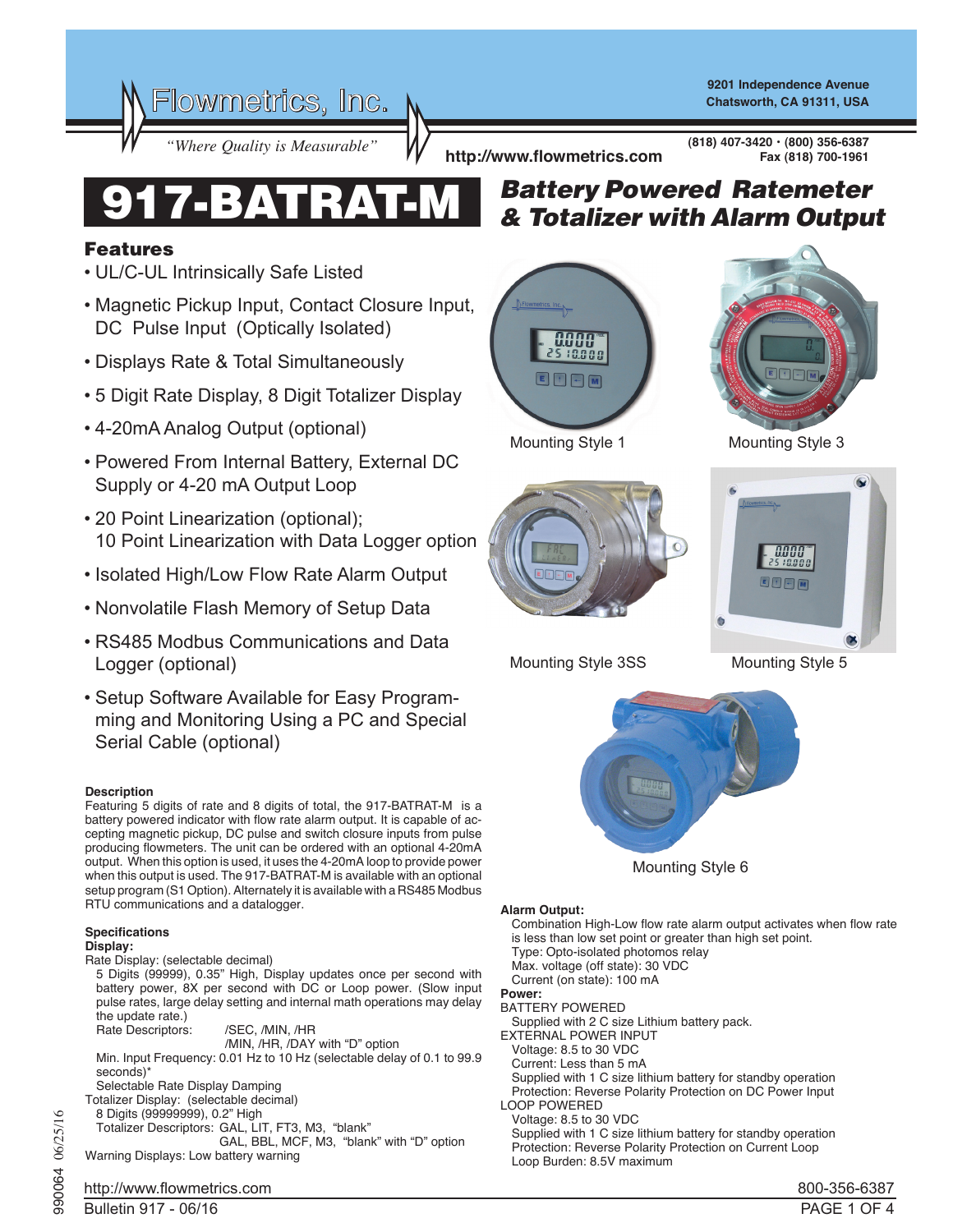#### **BATTERY LIFE EXPECTANCY:**

Expected Years of Operation for 917-BATRAT-M of various powering options at equipment duty cycles

| <b>MODEL</b>        | <b>RUN TIME</b> |                                              |          |           |
|---------------------|-----------------|----------------------------------------------|----------|-----------|
|                     | Idle            | 2hrs/day                                     | 8hrs/day | 24hrs/day |
| 917-BATRAT-M-A      | 10 yrs          | 10 yrs                                       | 10 yrs   | $9.1$ yrs |
| 917-BATRAT-M-A-4    | 10 yrs          | 10 yrs                                       | 10 yrs   | 8.4 yrs   |
| 917-BATRAT-M-B/C    | 10 yrs          | 10 yrs                                       | 10 yrs   | 10 yrs    |
| standby-operation   |                 |                                              |          |           |
| $917-RATRAT-M-R/C.$ |                 | Indefinite oneration when externally nowered |          |           |

Indefinite operation when externally powered External or loop power

**NOTE:** Battery shelf life is rated at 10 years by manufacturer Life expectancy based on rated battery capacity at 20°C The above table is shown with pulse output inactive. Use of alarm output shortens battery life.

#### **MOUNTING STYLES:**

| 1- Panel Mount -                  | NEMA 4X Front                         |  |  |  |
|-----------------------------------|---------------------------------------|--|--|--|
| 3- Explosion Proof -              | Class I, Division I, Groups B, C & D  |  |  |  |
|                                   | Class II, Division I, Groups E, F & G |  |  |  |
| 3SS- Explosion Proof -            | Stainless Steel                       |  |  |  |
|                                   | Class I, Division I, Groups B, C & D  |  |  |  |
|                                   | Class II, Division I, Groups E, F & G |  |  |  |
| 5- Wall Mount -                   | NEMA 4X Enclosure                     |  |  |  |
|                                   | (keypad mounted on cover)             |  |  |  |
| 6- Double Ended Explosion Proof - |                                       |  |  |  |
|                                   | Class I, Division I, Groups B, C & D  |  |  |  |
|                                   | Class II, Division I, Groups E, F & G |  |  |  |
|                                   | (contact factory for details)         |  |  |  |
| <b>Environmental:</b>             |                                       |  |  |  |
| $\bigcap$                         |                                       |  |  |  |

| OPERATING TEMPERATURE                                                      |
|----------------------------------------------------------------------------|
| $-4^{\circ}$ F (-20 $^{\circ}$ C) to + 158 $^{\circ}$ F (70 $^{\circ}$ C)  |
| Extended Temp: -22°F (-30°C) to + 158°F (70°C)                             |
| <b>HUMIDITY</b>                                                            |
| 0 - 90% Noncondensing                                                      |
| <b>ACCURACY:</b>                                                           |
| 0.01% Reading, $±1$ count                                                  |
| Temperature Drift: 50 ppm/°C Worst Case                                    |
| <b>SAFETY LISTINGS (Mounting Styles 3, 3SS):</b>                           |
| CSA File 091109 (cert. 1120094)                                            |
| UL/C-UL File E225832                                                       |
| CLASS 1, DIV 1, GROUPS B, C, D                                             |
| Additional "enclosure only" approvals available for ATEX and IEC           |
| <b>INPUTS:</b><br><b>MAGNETIC PICKUP INPUT</b>                             |
| Frequency Range: 0 to 3500 Hz                                              |
| Trigger Sensitivity: 10 mV p-p                                             |
| Over Voltage Protected: ±30 VDC                                            |
| OPTO-ISOLATED DC PULSE INPUT                                               |
| High (logic 1): 4-30 VDC                                                   |
| Low (logic 0): Less Than 1 VDC                                             |
| Minimum Current: .5 mA                                                     |
| Hysteresis: 0.4 VDC                                                        |
| Frequency Range: 0 to 5 kHz                                                |
| Min. Pulse Width: 0.1 msec                                                 |
| CONTACT CLOSURE INPUT (contact closure to common)                          |
| Internal Pullup Resistor: 100 K $\Omega$ to +3.6 VDC                       |
| High (logic 1): Open or 4-30 VDC                                           |
| Low (logic 0): Less Than .5 VDC                                            |
| Internal Switch Debounce Filter: 0 to 40 Hz                                |
| Sustained contact closure will shorten battery life.<br>NOTE:              |
| RESET INPUT (contact closure to common)                                    |
| Internal Pullup Resistor: 100 K $\Omega$ to +3.6 VDC                       |
| High (logic 1): Open or 4-30 VDC                                           |
| Low (logic 0): Less Than .5 VDC                                            |
| Minimum On: 25 msec                                                        |
| <b>NOTE:</b><br>Sustained contact closure will shorten                     |
| battery life.                                                              |
| <b>K-FACTOR</b>                                                            |
| Range: 0.001 to 99999999<br>Decimal Point Locations: XXXX XXXX to XXXXXXXX |
|                                                                            |
| 20 Point Linearization Option (10 Point with S2 option)                    |
| This feature allows the user to enter 20 different frequencies with 20     |

different corresponding K-Factors to linearize non linear signals.

#### **ANALOG OUTPUT OPTION:**

Type: 4-20 mA follows rate display, Two wire hookup Accuracy: 0.025% Full Scale at 20° C

Temperature Drift:

50 ppm/°C Typical Reverse Polarity Protected

Update Rate: 8 times/second

**NOTE:** The 917-BATRAT-M uses the 4-20 mA loop power as its primary power source when this option is used. The battery is still required for standby battery operation.

#### **DATA STORAGE:**

Setup Information: Stored in flash memory Totalizer: Stored in battery backed RAM but can be saved to flash memory by operator for recall after battery change out.

#### **COMMUNICATIONS OPTION (S1):**

RS232 SERIAL SETUP SOFTWARE OPTION:

This option enables you to access a variety of process parameters through serial communications. PC compatible communications software is included with this option. With this software and a 917-BATRAT-M Serial Adapter Cable (BSAC1) you will be able to setup the 917-BATRAT-M through your PC.

#### **RS-485 MODBUS and DATA LOGGER OPTION (S2):**

The optional RS-485 card utilizes Modbus RTU protocol to access a variety of process parameters. The Data Logger stores the totalizer to flash memory once every 24 hours at the time you set. The data logger can hold 26 days of totals, on the 27th day the oldest total in the logger is dropped. Requires external DC power: 6-28VDC (input is reverse polarity protected)

Current Draw:

Receiving: 2 mA Transmitting: 125 mA (instantaneous peak)

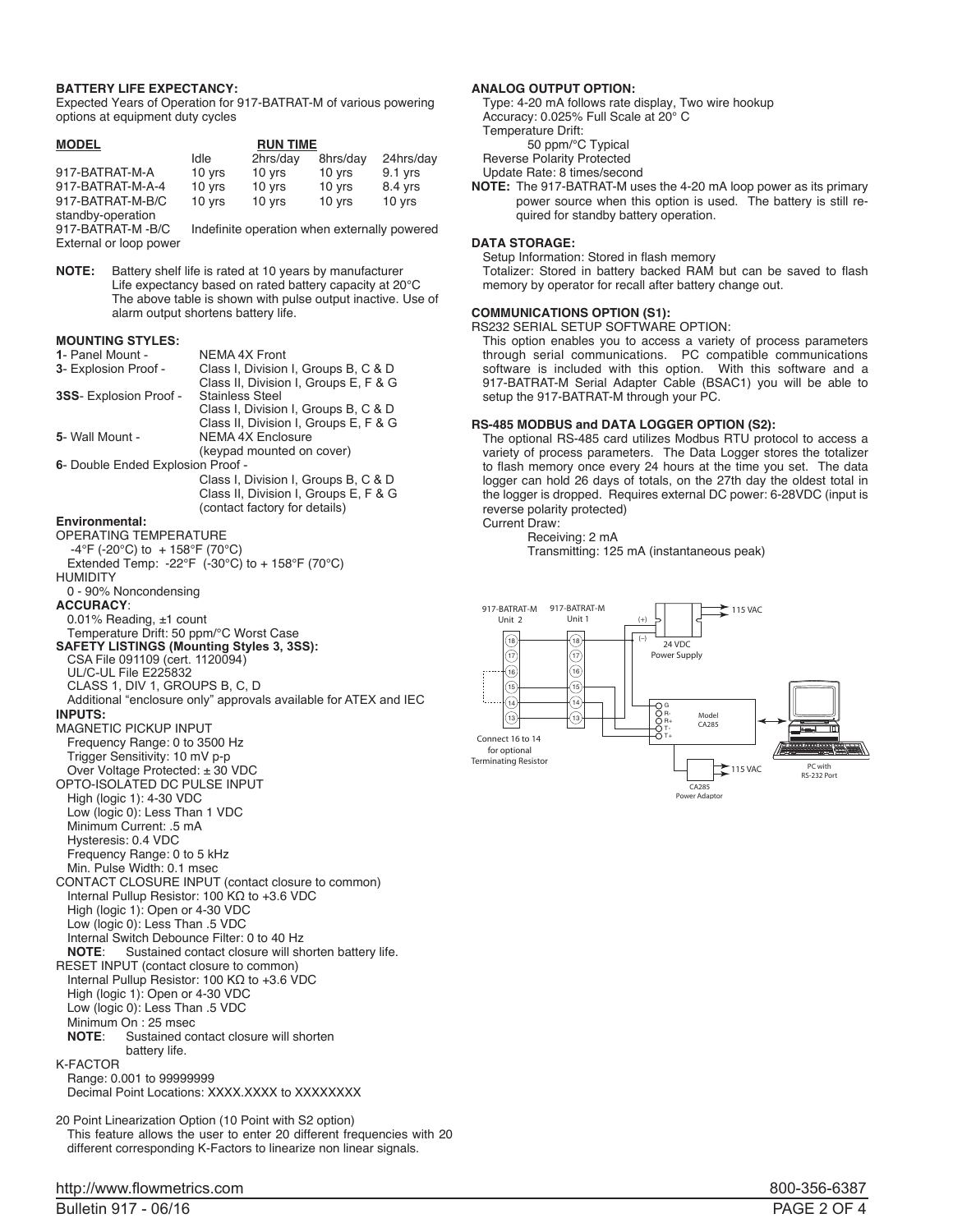## **Typical Wiring:**